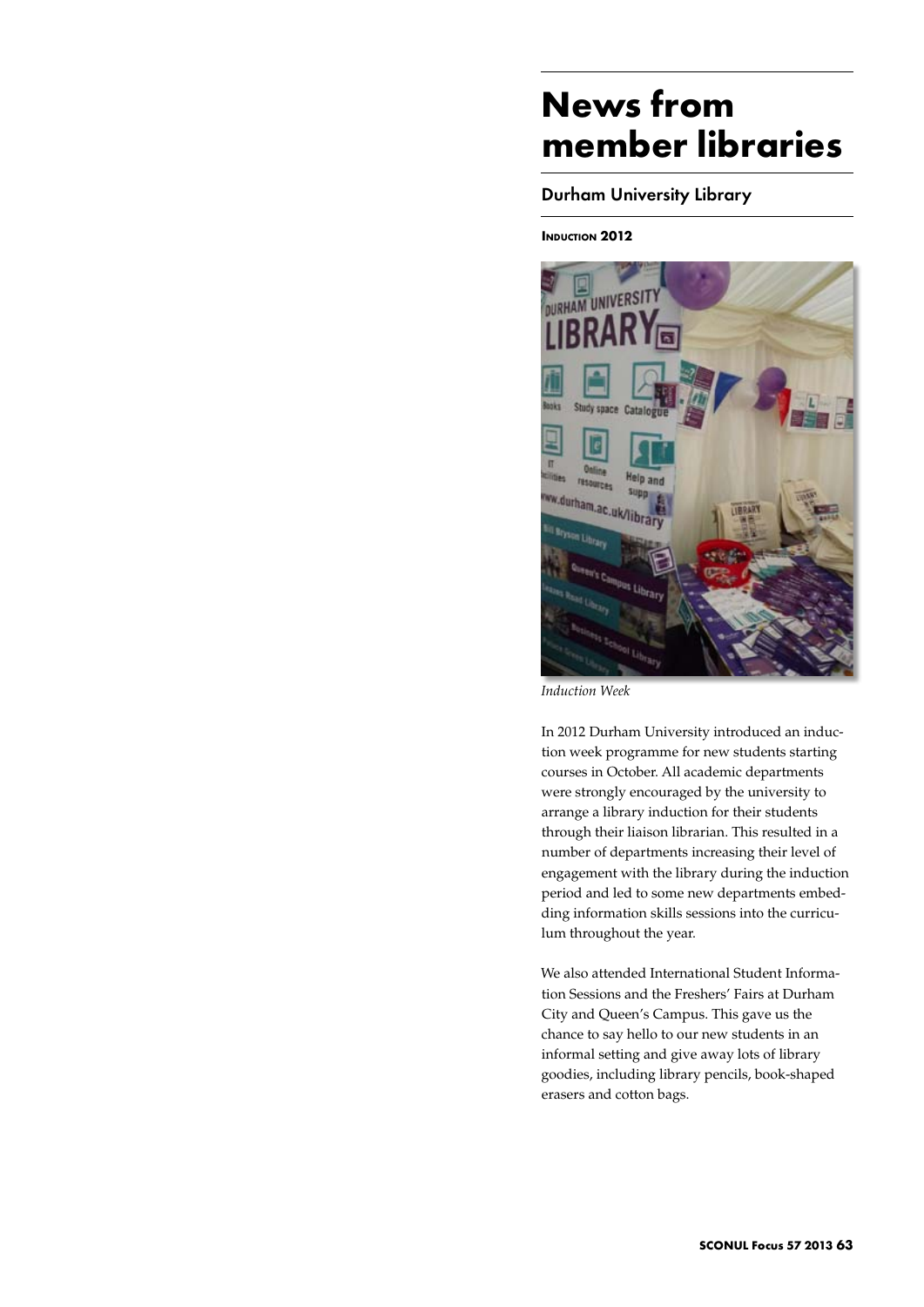

regimented rows of computer terminals, the Hub now has a more ergonomic and user-friendly layout, with computer terminals and ample additional desk space both around the periphery of the room and in carefully planned central clusters. The refurbishment of this room complements the eDen on Level 2 of the Bill Bryson Library, which underwent a similar refurbishment in 2011.

**Did you know? and online resources training**



For the third year, we are running our 'More Books' campaign at Durham University Library. This gives all Durham students the opportunity to tell the library directly which resources they can't get hold of, so we can purchase more books and e-books to meet their academic needs directly. It's an attempt to counter the age-old problem most libraries face: a common complaint being that 'there aren't enough books in the library'. The system involves the student submitting a request direct to the library which, provided the item is not currently in stock, will be purchased from a specific 'More Books' fund. We also consider requests for additional copies, with the final decision on purchasing made by the appropriate academic liaison librarian. The feedback on More Books has proved very popular in previous years; hence it has now become a regular, yearly campaign.

#### **Refurbishment of 'the Hub'**



*The Hub*

'The Hub', the Bill Bryson Library's newly renamed Level 3 computer room, has undergone refurbishment to provide our users with a more comfortable and practical workspace. Whereas previously the room had been furnished with



#### *Did You Know? Campaign*

During the induction period we launched our 'Did you know?' campaign, which will span the 2012–13 academic year. During the induction week we promoted services beyond basic borrowing and returning, such as reserving items, borrowing laptops and booking study rooms. From November the campaign will also let library users know what we are doing in response to feedback from the National Student Survey.

In early 2013, 'Did you know?' will raise awareness of the online resources we subscribe to and increase student skills in using databases, e-books and e-journals. This is following feedback that final-year students are unaware of the full range of resources available and comments that students wish they had known how to make the best use of our electronic collections sooner. A targeted awareness campaign will be backed up by a widely publicised programme of online resources training sessions open to all students and staff. This marks a departure from the traditional approach of offering information literacy training for undergraduates in liaison with academic departments.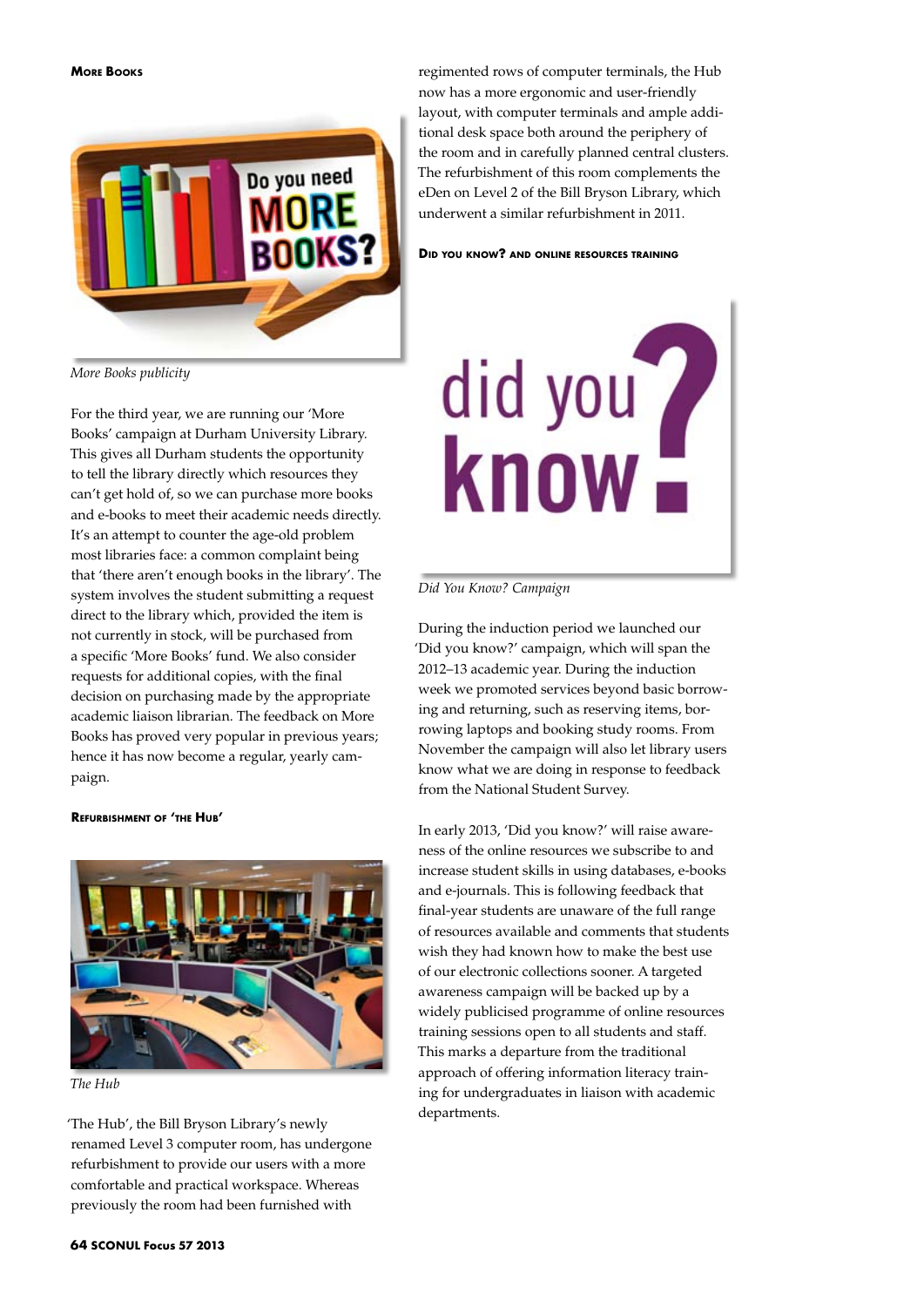#### **Customer Service Excellence**

Durham University Library is currently in the midst of applying for the Customer Service Excellence standard. This will test in great depth those areas that research has indicated are a priority for customers, with particular focus on delivery, timeliness, information, professionalism and staff attitude. There is also emphasis placed on developing customer insight, understanding the user's experience and robust measurement of service satisfaction. Staff from all areas of the library and Heritage Collections are involved in putting together the evidence for the standard, and we are hopeful of receiving it in 2013.

Ben Taylorson *benjamin.taylorson@durham.ac.uk Academic Liaison Librarian*

Rachel Smith *r.l.smith@durham.ac.uk Communications and Marketing Officer*

## Leeds Metropolitan University

## **Resource Discovery Tool – Discover**

Following its 'soft launch' for the beginning of 2012, our Resource Discovery Tool, Ebsco Discover, has been the focus of a number of promotional events for the start of the new academic year. The Discover theme led to a link with space



*Freshers' Fair stall*

and the giving away of wind-up space hoppers at our Freshers' Fair stall, followed by 'roadshows' demonstrating the service in student hubs and faculty buildings across the university campuses. An advanced guide has been produced for staff and researchers, emphasising the features which are of most use to them, and customised subject search boxes have been added to the 'Resources for your subject' pages on library online. The tool has enabled us to respond to feedback from students about the difficulties of accessing journal articles and is proving very popular with both staff and students.

#### **Improvements at City Campus Library**

The study environment in our City Campus Library has been improved for 2012–13 in response to feedback from student surveys. Silent study space is now available on each floor. The first-floor study area has been reconfigured to provide more IT enabled study spaces, making it easier for students to use laptops and to access library PCs; additional power points have been added on the ground floor. A new print area and two new student meeting rooms with state-of-the art presentation equipment have been developed on the first floor. The intention is that student feedback about these trials of different types of study environment and furniture will inform the larger project to refurbish the whole library over the next few years.



*Reconfigured study space in the City Campus Library*

**Library self-service developments**

Following a tender process in early summer we contracted with 3M Ltd for a full replacement of our RFID self-service systems in the libraries; this was introduced in September 2012. The self-ser